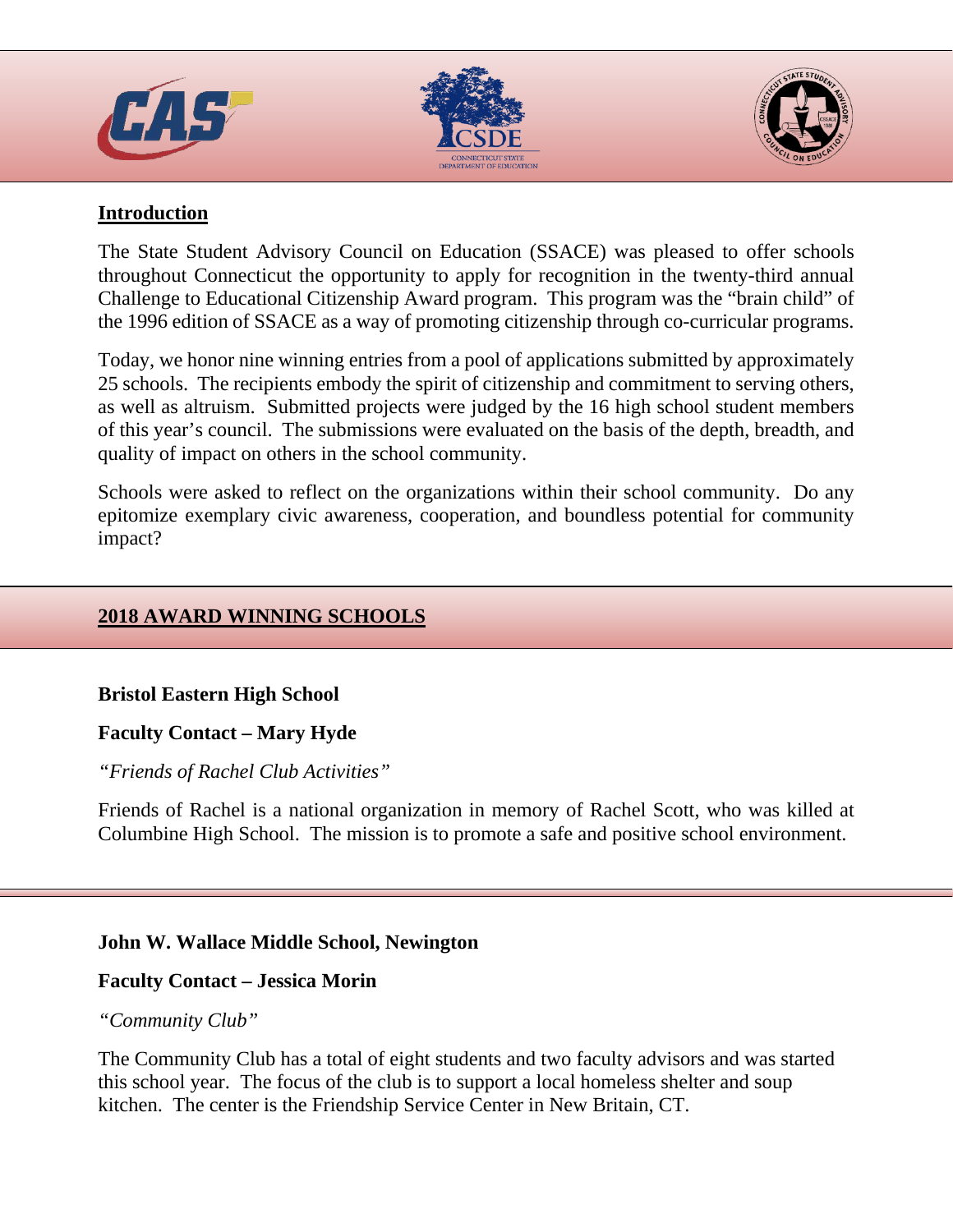## **Madison Middle School, Trumbull**

## **Faculty Contact – Jeanne Malgioglio**

*"For the Love of Paws"*

For the Love of Paws helps all the poor animals without homes at local shelters. This year we collected 4 large boxes of our handmade blankets, treats, toys and cleaning supplies.

### **Madison Middle School, Trumbull**

### **Faculty Contact – Jeanne Malgioglio**

*"Making Wishes Come True"*

Every year Madison's Service Club Kare works together to organize gifts for children at the Center for Family Justice. We make fleece tied blankets and add pjs and a stuffed animal for holiday gifts.

#### **Madison Middle School, Trumbull**

### **Faculty Contact - Jeanne Malgioglio**

#### *"The ROARS Zone"*

Madison Middle School students earn ROAR tickets through an awards program. This year KARE Service Club made contributions which allowed kids to have fun at lunch during the spring. This allows kids to celebrate and encourage students to be **R**esponsible, take **O**wnership, have a wonderful **A**ttitude, be **R**espectful, and be **S**afe.

### **Naugatuck High School**

### **Faculty Contact – Amy Ferrare**

*"Spread the Word to End the Word" – Best Buddies Campaign*

Best Buddies is a program at Naugatuck High School that helps to create friendships, integrated employment, and leadership development for people with intellectual and developmental disabilities.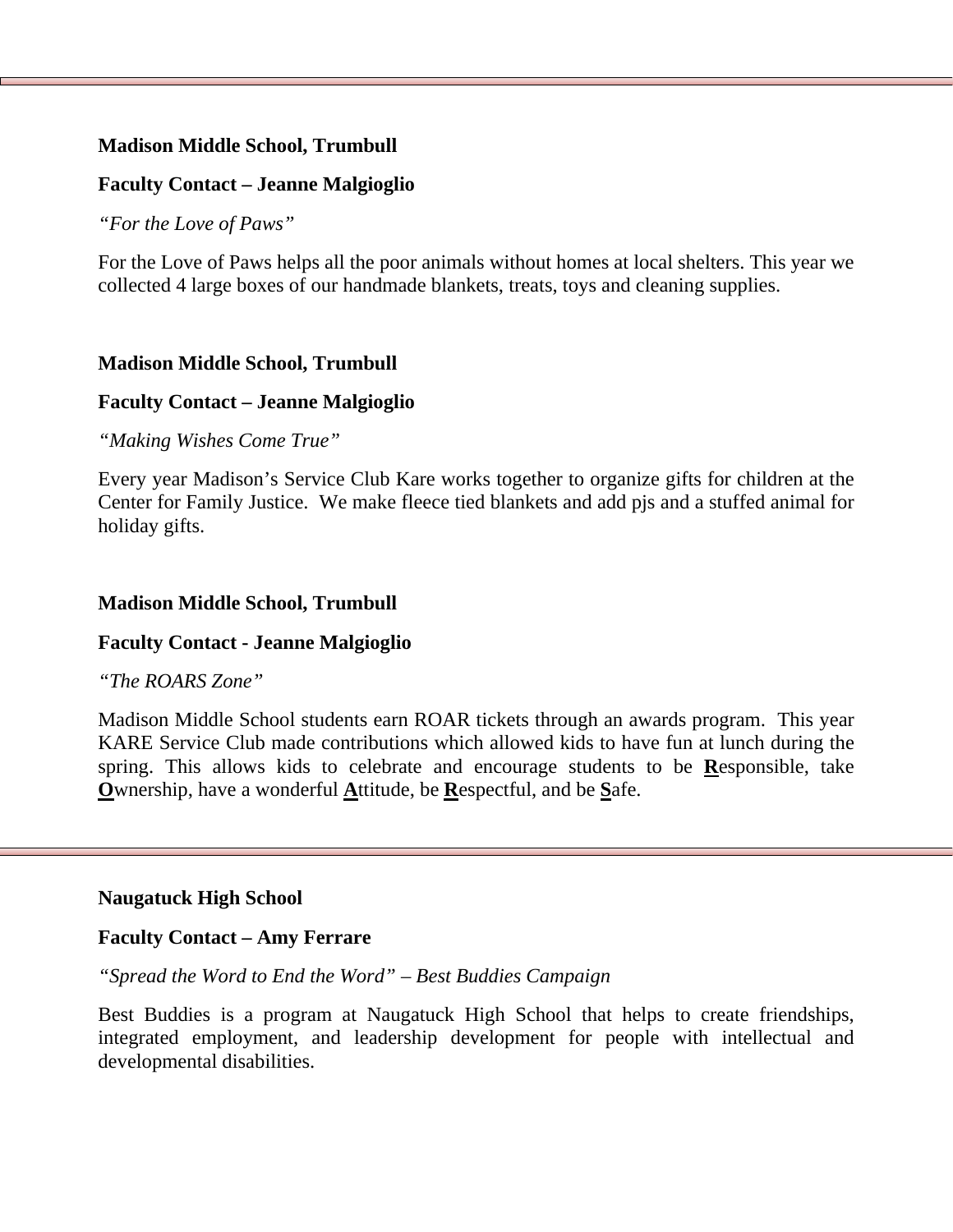# **Naugatuck High School**

Faculty Contact – Lorrie-Anne Monte

*"Naugatuck Youth Leaders Great Kindness Challenge"*

Naugatuck Youth Leaders is a community service collaboration program between Naugatuck High School and Naugatuck Youth Services. The initiative taken successfully increased kindness in the schools and community while empowering other schools to create their own projects with the same goal.

#### **Notre Dame High School, West Haven**

### **Faculty Contact – Kathleen Wielk**

*"Harvest Pack Project"*

Notre Dame High School Interact Club Successfully completed its second Harvest Pack Project. This included the participation of more than 200 student, adult, Rotarian, and faculty volunteers packaging over 55,000 meals for recovering families in Haiti.

#### **Sage Park Middle School, Windsor**

#### **Faculty Contact – Laura Wenner**

*"Builders Club's Dollars 4 Ballers Basketball Event"*

Second annual basketball shooting contest where all the proceeds went to the Leukemia & Lymphoma Society (LLS). Hoping that our contributions will eventually lead to a cure, which would positively impact millions.

#### **Sage Park Middle School, Windsor**

#### **Faculty Contact – Kyle Fusco**

*"7th Grade Day of Compassion"*

Members of the 7<sup>th</sup> Grade Sage Park Leaders wanted to be a positive voice for change in the 7th Grade and the Sage Park community. As student leaders, they were asked "how do we make the school better?" The student leaders came up with the rest. They planned, prepared, and presented a Day of Compassion assembly to the entire  $7<sup>th</sup>$  grade.